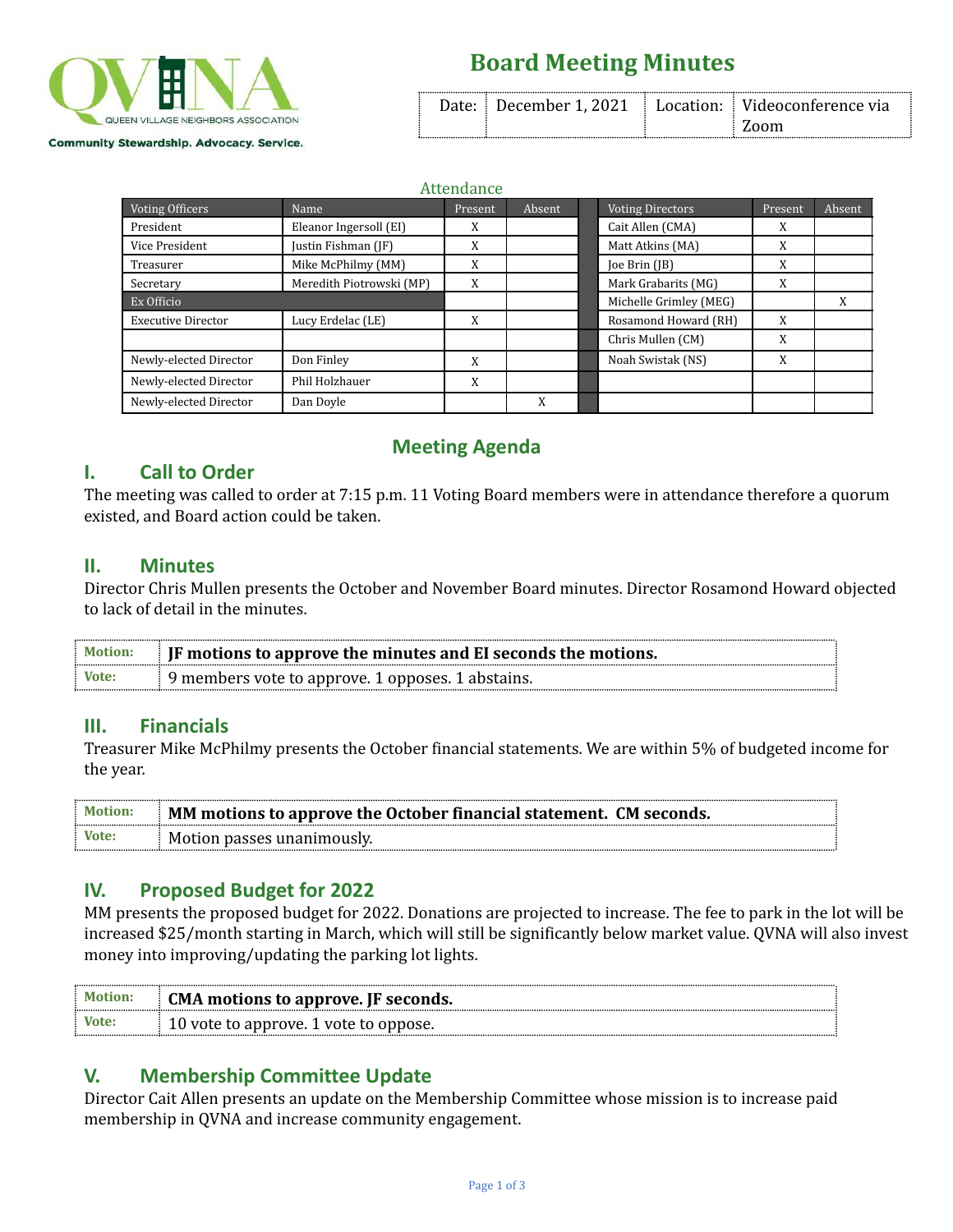

## **Board Meeting Minutes**

|  | Date: December 1, 2021   Location:   Videoconference via |
|--|----------------------------------------------------------|
|  | $\pm$ Zoom                                               |

| : Motion: | CMA motions to approve the membership committee as an official QVNA committee.<br>IF seconds. |
|-----------|-----------------------------------------------------------------------------------------------|
| Vote:     | Unanimously approved.                                                                         |

MM left the meeting at 8:05 p.m.

#### **VI. Update: Zoning Committee**

Director Noah Swistak presents an update of the Zoning Committee's recent activities:

- 335 Pemberton St.: application for approval of a variance after the structure was already built. Zoning Committee issued a letter in opposition.
- 524 S. Front Street: held a public meeting with Society Hill Civic and SSHD. QVNA Zoning Committee and SHCA opposed. SSHD wrote a letter of support. ZBA approved the variance. SHCA wants to appeal the ZBA's decision but only if QVNA joins in the appeal and it's cost. Discussion ensued. A copy of SHCA's powerpoint presentation will be circulated to the board for review. A vote will be taken on action.

| : Motion: | El motions to get the information from Society Hill and vote on this topic in January. |
|-----------|----------------------------------------------------------------------------------------|
|           | <b>IF</b> seconds.                                                                     |
| $:$ Vote: | Unanimously approved.                                                                  |

#### **VII. Update: Affiliate Organizations**

- A. Friends of South Street Police Mini Station
	- Director Joe Brin presents an update
		- Mini Station does not currently need any infrastructure improvements.
		- Lt. believes blocking off South Street over the summer improved the situation.
		- Mini Station is currently running their annual toy drive for the holidays.
- B. Philadelphia Crosstown Coalition

Director Matt Atkins presents an update on topics discussed:

- Council President Clarke discussed his bill to reform the ZBA (council approval of candidates and increase in board number).
- New noise ordinance against vehicles creating noise in excess of 5 decibels above background level when measured from a distance of 25 or more feet .

| : Motion: | Presentation only. No motion made. |
|-----------|------------------------------------|
| Vote:     | No vote taken.                     |

#### **VIII. President's Report**

President Eleanor Ingersoll summarized changes to the liquor code.

| : Motion:   | Presentation only. No motion made. |  |
|-------------|------------------------------------|--|
| : Vote:<br> | . No vote taken.                   |  |